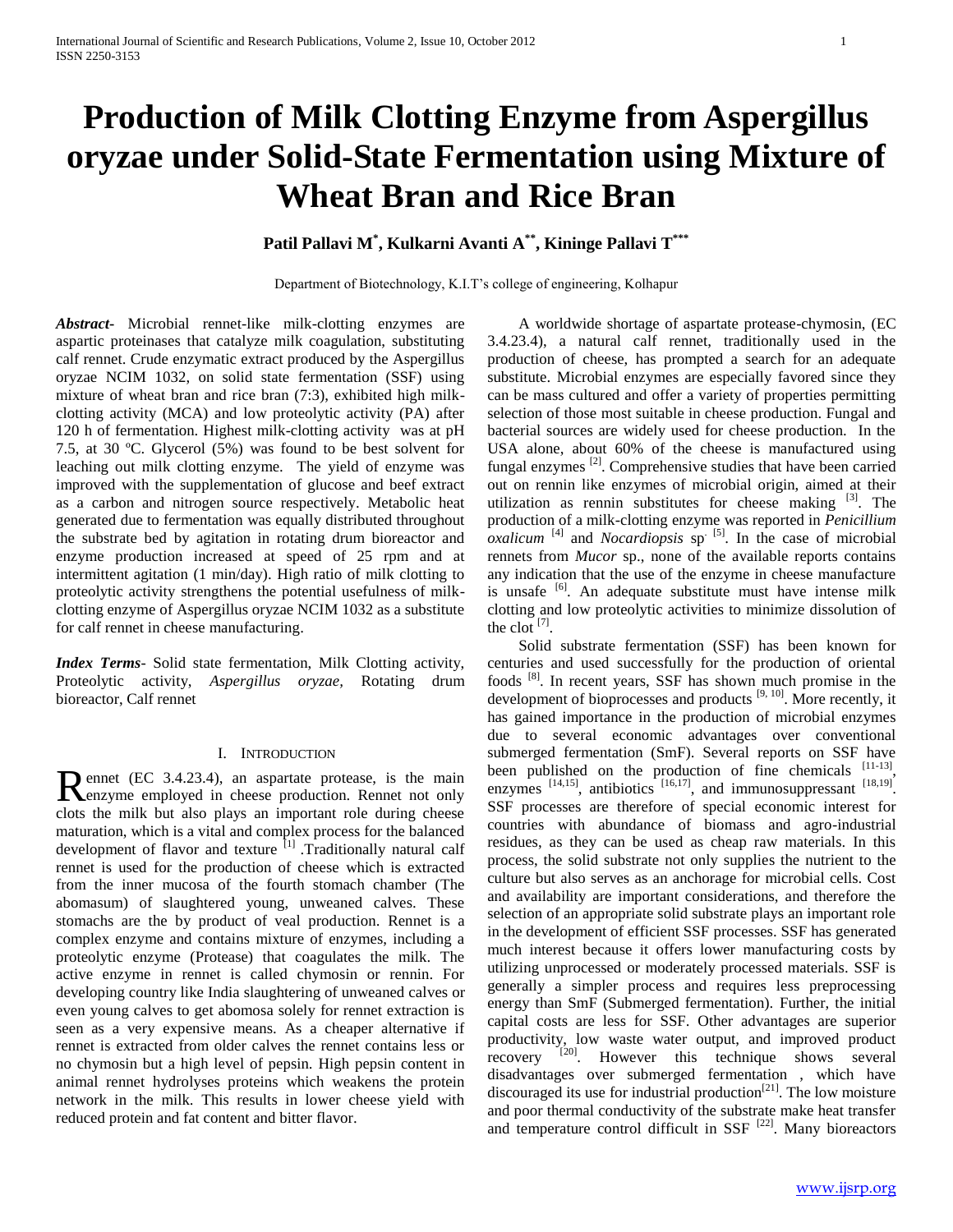have been traditionally used in SSF processes. These can be mainly classified in two groups: the ones which show an agitation system and the ones which work in static conditions. The first category comprises rotating drums, gas-solid fluidized beds, rocking drums, horizontal paddle mixer, etc, while the second one includes the packed-bed and the trays bioreactor. Static beds are required when the substrate bed must remain static throughout the growth phase or when the substrate particles have to be knitted together by the fungal mycelium<sup>[23]</sup>. On the other hand, the use of mixed bioreactors improves the homogeneity of the bed and ensures an effective heat and mass transfer [35]. However, the shear forces caused by rotation and agitation damage or disrupt fungal mycelia and reduce the porosity of the substrates  $^{[24]}$ .

#### II. RESEARCH ELABORATIONS

#### **2.1) Micro organism and growth:**

 Fungal strain Aspergillus oryzae was purchased from NCL and maintained on potato dextrose agar slants at 4ºC.

#### **2.2) Raw Material:**

 Rice bran, Wheat bran , Jowar Bran, pigeon pea husk, chickpea husk, groundnut meal was purchased from local market. Raw material were properly dried at 60ºC.

# **2.3) Inoculum preparation:**

 Sporulated culture lawn of the *Aspegillus oryzae* was picked up and mixed well in sterilized distilled water. The spore suspension will be diluted to a concentration of  $10^8$  spores/ml and used in inoculum.

#### **2.4) Milk clotting enzyme assays:**

## **2.4.1) Assay for milk clotting activity:**

 Milk-clotting activity (MC) will be assayed by a modified procedure of Arima et al.  $(1970)$ <sup>[25]</sup> : 1 ml substrate (8.4% Skim milk powder in 0.05 M sodium acetate buffer, pH 5.3, containing  $0.01M$  CaCl<sub>2</sub>) will be mixed with 0.1 ml enzyme and the clotting time will be measured and expressed in **Soxhlet units. One Soxhlet unit is defined as the quantity of enzyme required to clot one ml of substrate in 40 min at 37°C.**and was calculated according to Shata  $^{[26]}$ : unit of milk-clotting activity

 $(U) = 2400/T * S/E$ , where

T is the time necessary for clot formation,

S is the milk volume and E is the enzyme volume.

#### **2.4.2) Assay for Proteolytic activity (PA):**

 The substrate employed for the assay of proteolytic activity will be soluble casein . The casein solution will be prepared by the method of Kunitz (1947)<sup>[27]</sup>:

a) 1 ml of diluted enzyme solution will be added to 2 ml of casein solution (pH

6.0) and 1 ml of 1.0 M phosphate buffer (pH 6.0); the resultant solution will be mixed well and kept at 40ºC for 20 min.

b) Then, 5 ml of 5 % trichloroacetic acid will be added, and the mixture allowed to stand for 30 min at room temperature.

c) The resultant precipitate will be removed by filtering the solution through Whatman no. 4 filter paper. The concentration of split products in the filtrate will be determined essentially by the method of Layne  $(1957)$ <sup>[28]</sup>.

d) To 2 ml of filtrate, 4 ml of alkaline copper sulfate solution and 0.4 ml of distilled water will be added.

e) After 10 min, 0.1 ml of diluted Folin's reagent will be added, and the mixture Will be held for 30 min or longer for development of color.

f) The optical density will be read at 750 nm in a spectrophotometer . Optical density expresses enzyme activity.

#### **2.5) Production of MCE under SSF:**

 Wheat bran (10 gm) were taken in 250 ml conical flasks and moistened with 10 ml of mineral salt solution ( $g/1$  : 2.0, KNO<sub>3</sub>; 0.5,  $MgSO_4$ ·7H<sub>2</sub>O; 1.0, K<sub>2</sub>HPO<sub>4</sub>; 0.439, ZnSO<sub>4</sub>·7H<sub>2</sub>O; 1.116, FeSO<sub>4</sub>·7H<sub>2</sub>O; 0.203, MnSO<sub>4</sub>·7H<sub>2</sub>O; and pH 7.0). the medium were autoclaved at 121.5ºC for 20 min and after cooling inoculated with 1 ml of spores suspension and incubated at 30ºC for a weak. Same procedure was follow for all other substrates.

## **2.6) Enzyme extraction:**

 After 120 hr of incubation a known quantity (2 gm) of solid medium was extracted with distilled water by shaking on a rotary shaker (220 rpm, 1hr, 30ºC). The filtrate obtained was centrifuged at 10,000 g for 10 min at 4ºC. The supernatant was used as crude enzyme source for milk clotting protease activity.

#### **2.7) Effect of substrates:**

 Different substrates like wheat bran, rice bran etc were tried for enzyme production. Then two highest enzyme producing substrates were selected from above mentioned substrates and were mixed in different combinations such as 1 gm Wheat bran and 9 gm Rice bran, 2 gm Wheat bran and 8gm of Rice bran up to 9 gm Wheat bran and 1gm Rice bran. Enzyme activity was monitored at 24 hrs interval up to 168 hrs. The highest enzyme producing combination of substrates were used in SSF for further optimization.

#### **2.8) Effect of incubation time:**

 After inoculation, the flasks were incubated at 30ºC for different time periods ranging from 24 hrs to 168 hrs and enzyme activity was monitored.

#### **2.9) Effect of incubation temperature:**

 The SSF was carried out at different temperatures such as 30 ºC,40 ºC,50 ºC,60 ºC and70 ºC for 120 hrs and the enzyme activity was assayed.

#### **2.10) Effect of pH of moisturizing agent:**

 SSF was carried out using moisturizing agent with different pH ranging from 3.5 to 8.5. the flasks were incubated at 30 ºC for 120 hrs and the enzyme production was measured as described earlier.

#### **2.11) Effect of initial moisture content:**

 The substrate was moistened using D/W in different ratios  $(w/v)$  starting from 1:1, 1:2, 1:3, 1:4 to find out the best ratio for enzyme production under SSF.

## **2.12) Effect of carbon and nitrogen source supplementation:**

 The SSF production medium was supplemented with different C and N sources like Glucose, sucrose etc supplemented and the flasks were incubated at 30 ºC for 120 hrs.

#### **2.13) Effect of organic solvent on extraction:**

 After cultivation, a known quantity of solid medium were extracted with distilled water and various organic solvents like Glycerol , Sorbitol, ethanol, methanol in concentration of 5%  $(1:10 \text{ v/w})$  by shaking on a rotary shaker  $(220 \text{ rpm}, 1 \text{ h}, 30^{\circ}\text{C})$ . The filtrate obtained was centrifuged at 10,000 g for 10 min at 4ºC. The supernatant was used as crude enzyme source for milkclotting protease activity.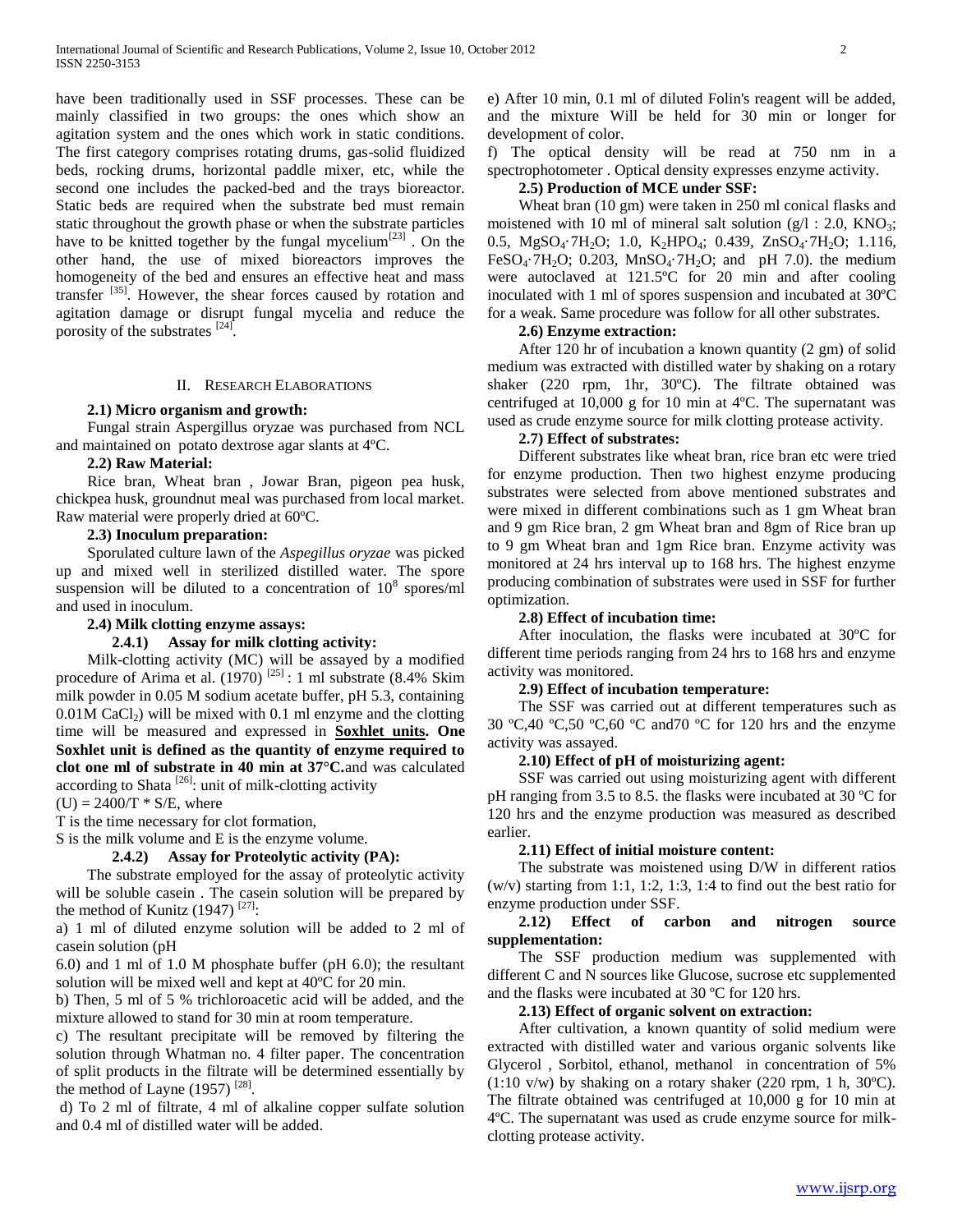# **2.14) Effect of agitation : Rotating drum Bioreactor:**

The lab scale fermentor consist of 250 ml glass roller bottle. For the experiment carried out in agitation the bottle was place in roller system composed of two cylinders which rotates continuously in this way the media of fermentor was mixed as a consequence of the movement of the bottle.

 **2.14.1) Agitation speed**: For the fermentation 10 gm of preinoculated solid substrate were added to bottle . the substrate bed leaving enough space to obtain good agitation. The system was incubated at 30 °C for 120 hr. the effect of agitation time and agitation speed in the production of milk clotting enzyme were evaluated in rotating drum bioreactor. For this purpose intermittent agitation ( one agitation of 2 min/ day) were carried out at different speeds such as 25 rpm,50 rpm ,75 rpm, 100 rpm,125 rpm.

 **2.14.2) Agitation time:** to optimized agitation time the bottles were agitated at constant optimized speed from 1 min/ day up to 5 min/day. The milk clotting enzyme production was monitored at the end of 120 hr.

## III. RESULTS

# **3.1) Substrate**

 Milk clotting enzyme activity of each substrate was calculated according to Shata [26]. Maximum milk clotting enzyme was observed in wheat bran (333.3 U/gm )followed by rice bran (322.6 U/gm)and other substrates showing less productivity. On the other hand these two substrates showing less proteolytic activity (Figure 2). So these two substrates were selected for combination.

## **3.2) Substrate combination:**

 Above two best selected substrates were mixed in different combination and flasks were incubated at 30 ºC and the enzyme activity was measured after different time periods. The enzyme production was maximum for combination of wheat bran and rice bran in the ratio of 7:3 ( Figure 3). This combination was shows maximum milk clotting activity (513.1 U/gm) and less proteolytic activity (0.147). This combination was used for further optimization.

# **3.3) Incubation time:**

 After inoculation, the flasks were incubated at 30 ºC and the enzyme activity measured after different time periods. The Figure 4 shows enzyme production started after 24 hr of incubation and increased with time peaking at 120 hr (487.0 U/gm) there after , the enzyme production started decreasing and proteolytic activity was decreased up to 120 hr (0.163) and thereafter it started increasing.

# **3.4) Incubation temperature:**

 The SSF was carried out by incubating the flasks for 120 hr at different temperatures such as 30 ºC,40 ºC,50 ºC,60 ºC,70 ºC. The Figure 5 shows maximum enzyme production was observed at 30 ºC (532.5 U/gm) and proteolytic activity was 0.198 . Above 30 ºC there was decrease in the enzyme production.

# **3.5) Effect of pH :**

 SSF was carried out using nutrient solution as moisturizing agent with different pH ranging from 3.5 to 8.5 . Figure 6 shows maximum production of enzyme was observed at pH 7.5 (MCA : 516.4 U/gm and P.A: 0.156)

## **3.6) Initial moisture content:**

 Substrate was moistened using distilled water in different ratios (w/v) starting from 1:1, 1:2, 1:3 to 1:4. Figure 7 shows a ratio of 1:1 was found to be the best ((MCA : 532.5 U/gm and P.A: 0.142).

# **3.7) Effect of external Carbon and Nitrogen source:**

 The SSF production medium was supplemented with different Carbon and Nitrogen sources separately. Glucose and beef extract having positive results for production of enzyme ( Table 1 &2). These sources was further studied to determine optimum concentration. 0.4% glucose and 0.8 % beef extract with supplementation of the medium there was a slight increase in enzyme production with carbon (546.3 U/gm)and nitrogen source 541.3( U/gm) ( Figure 8 & Figure 9).

# **3.8) Effect of extractant:**

 5 % of glycerol solution shows approximate 96 % increase ( 1194.4 U/gm ) in extraction than extraction by distilled water ( Figure 10).

## **3.9) Effect of agitation speed:**

 The highest enzyme activities, obtained with speed of 25 rpm (612.7 U/gm) were assayed when the system was agitated 2 min/day (Figure 11). A high speed could damage fungal cultures as a consequence of the shear forces during mixing. Optimized agitation speed was 25 rpm.

## **3.10) Effect of agitation time:**

 The highest enzyme activities, obtained with agitation time of 1 min/day with the speed of 25 rpm (698.3 U/gm) (Figure 12). Agitation shows approximately 20 % of increase in production.

# IV. DISCUSSION

 The selection of an ideal agroindustrial residues for enzyme production in SSF process depends upon several factors, mainly related with cost and avaibility of substrate material , and thus may involve screening of several agro industrial residue  $[29]$ . Various agroindustrial substrates were screened for the study. It was interesting to note that in SSF by *Aspergillus oryzae NCIM 1032* all the tested substrate showed enzyme production. Fermentation of wheat bran and rice bran showed maximum production of milk clotting enzyme among all substrates. There are several reports describing wheat bran as potent substrate for milk clotting enzyme production by *A. oryzae* <sup>[30]</sup>, *Rhisomucor*[31]*, Absedia ramose*[29]*and M. miehei*[32] in SSF. In another report mixture of rice bran , rice husk, and gram hull in the ratio of 5:3:2 was found to be suitable for protease production  $^{[33]}$ . In this study maximum enzyme production (51.31 U/gm) was observed with mixture of wheat bran and rice bran in the ratio of 7:3. It may because of wheat barn is rich in proteins. It contains gluten , a viscoelastic protein. On the other hand rice bran has considerably lower protein content as compared with wheat barn and and is rich in tocopherols. It contains about 20 % of oil. So the mixture of wheat bran and rice bran satisfies more nutritional requirements than single substrate.it was interesting to note that , none of the reports was evidenced on the production of milk clotting enzyme using mixture of wheat bran and rice bran in the ratio of 7:3 as a substrate. In another study pigeon pea husk i.e dhal husk shows maximum production  $^{[34]}$ .

 Maximum yield of milk clotting enzyme was obtained after 120 hr of incubation at 30 ºC. Decrease in production after 120 hr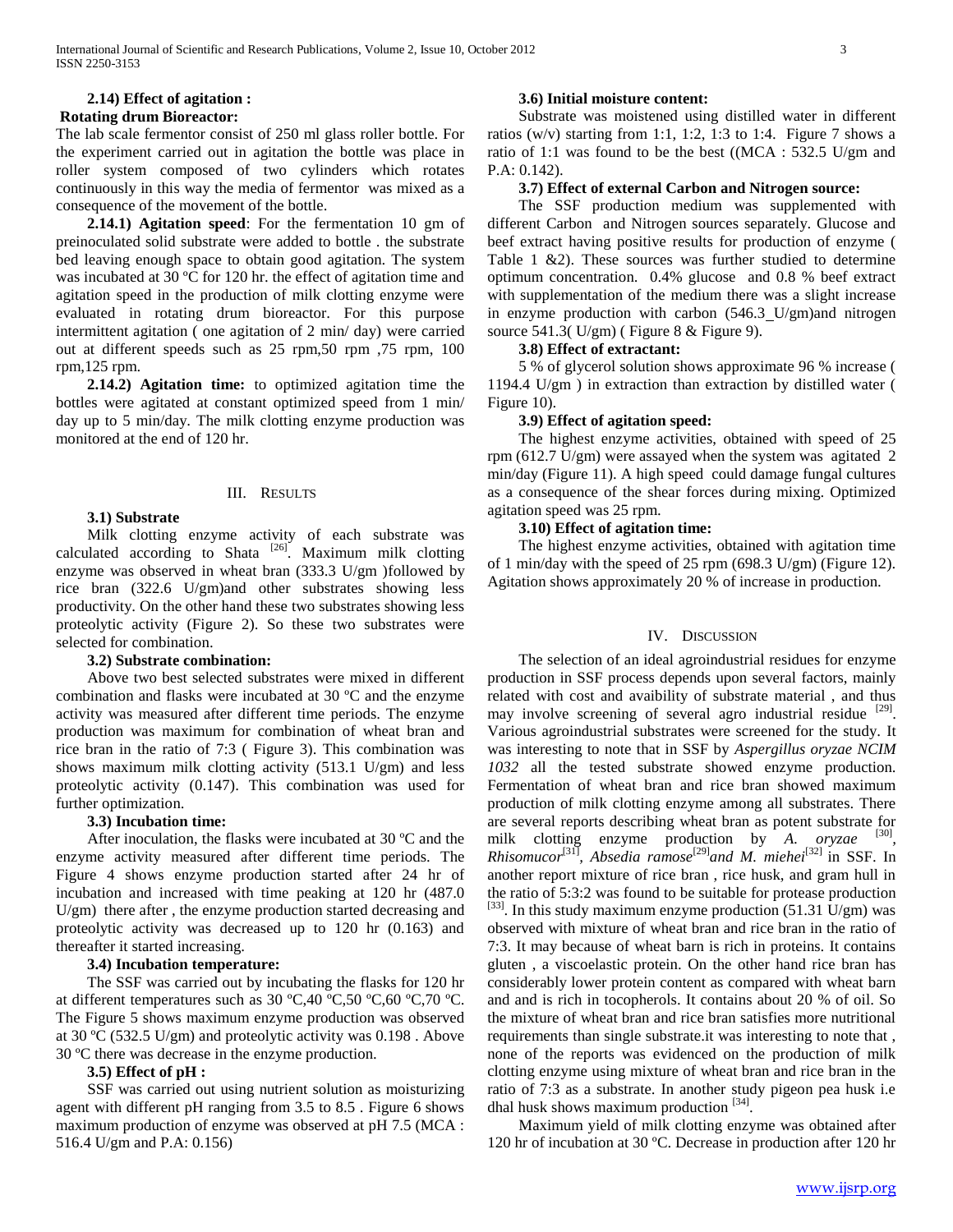of incubation may be due to the accumulation of ends products which hampers milk clotting enzyme production or may be due to the accumulation of toxic metabolites secreted during fermentation  $[35,36]$  or may be because of depletion of nutrients available to micro organisms . Similar findings shows by other workers [37,38] .

 The pH of the medium strongly affects many enzyme processes and transport of various compounds across the cell membrane  $^{[39]}$ . In present study optimum pH for enzyme production was 7.5. similar results were reported by Yu and  $Chou<sup>[40]</sup> according to their results maximum enzyme production$ was at pH 7 by *Amylomyces rouxii*. D'souza and Perreira<sup>[41]</sup> have observed that milk clotting enzyme production by bacillus Licheniformis showed maximum production at pH 7.0.

 R. Sathya and co-workers reported that optimum temperature of 30 ºC for milk clotting enzyme production by local isolate of *Mucor circinelloides* under SSF using dhal husk as substrate. With increase in temperature , sporulation is induced thereby hampering mycelia growth.

 Milk clotting enzyme yield was maximum when substrate to water ratio was 1:1 ( $w/v$ ) above this the enzyme production was found to be decreased. This could be explained by the fact that lower moisture levels lead to reduced solubility of the nutrients in the solid substrates a lower deree of substrate swelling and higher water tension. Similarly, higher moisture content were reported to caused decreased porosity, loss of particulate structure , development of stickiness , reduction in gas volume, decreased gas exchange and enhanced formation of aerial micellium <sup>[28]</sup>. Similar findings have been reported by other workers [42,43] .

 Among the various carbon sources tested glucose was found to be the best source for milk clotting enzyme production followed by maltose. Abdel- Fattach and Saleh [44] found that sucrose was optimum for the production of milk clotting enzyme from *Aspergillus versicolor.*

 Supplementation of beef extract as a nitrogen source resulted in increase in enzyme production followed by peptone.

The effect of specific nitrogen supplement on milk clotting enzyme production differ's from organism to organism , although the complex nitrogen sources are usually used for milk clotting enzyme production.

 Agitation ( 1 min /day) shows approximate 20 % increase in production of enzyme. This may be because of metabolic heat produced within bed is regulated by agitation. Low moisture, poor thermal conductivity of the substrate result in poor heat transfer in SSF. Hence it is very difficult to maintain favorable temperature in the reactor. Thus water addition with intermittent mixing is favourable in SSF, which can be achived in rotating drum bioreactor. Water activity could also drop duu to build up of solutes such as glucose, amino acids etc. this could be prevented by spraying water on to the solid substrate coupled with mixing. The importance of evaporative cooling and moisture content of the substrate on the performance of SSF bioreactor has been heighted in the literature of Nagal and Lonsane  $[45,46]$  to control the rising temperature.

 As speed of agitation increases production of enzyme was decreases because more speed could damage fungal cultures as a consequence of the shear forces during mixing.

#### V. CONCLUSION

 High milk clotting and lower proteolytic activities were found in the enzymatic extract obtained after 120 hr of solid state fermentation by *A. oryzae* NCIM 1032 using mixture of wheat bran and rice bran in the ratio of 7:3 as substrate. In present study laboratory rotating drum bioreactor was designed and operated , the maximum enzyme activities were obtained in agitated condition at speed of 25 rpm (1 min /day). Best results were reached in low agitation speed and minimum duration. This agitation shows approximate 20% of increase in production.

VI. FIGURES

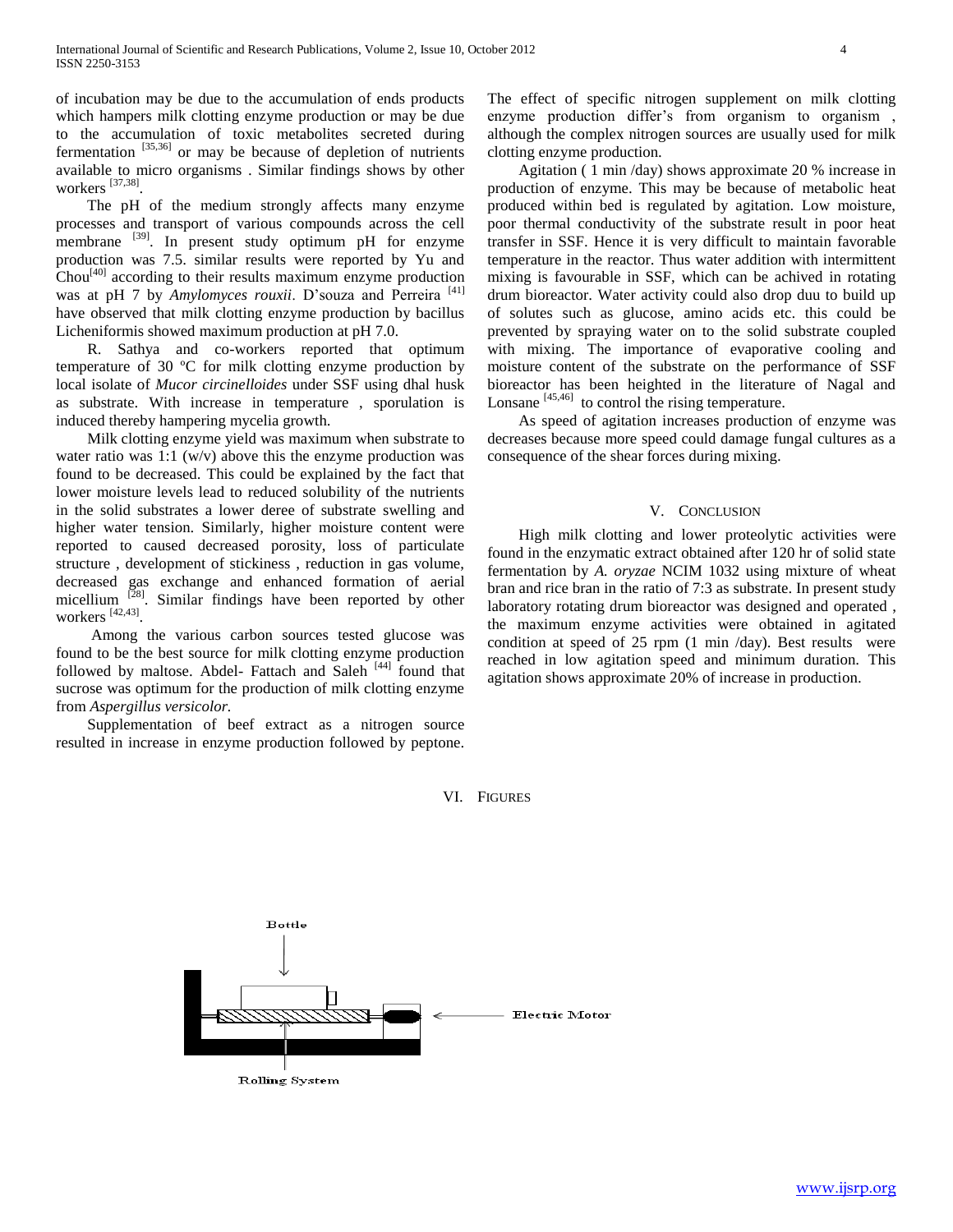

**Figure 1: Laboratory scale rotating drum bioreactor.**

**Figure 2: Production of milk clotting enzyme under SSF using different agri industrial wastes (Error bars represent standard deviations of three replicates.)**



**Figure 3 : Effect of substrate combination on milk clotting enzyme production under SSF. (Error bars represent standard deviations of three replicates.)**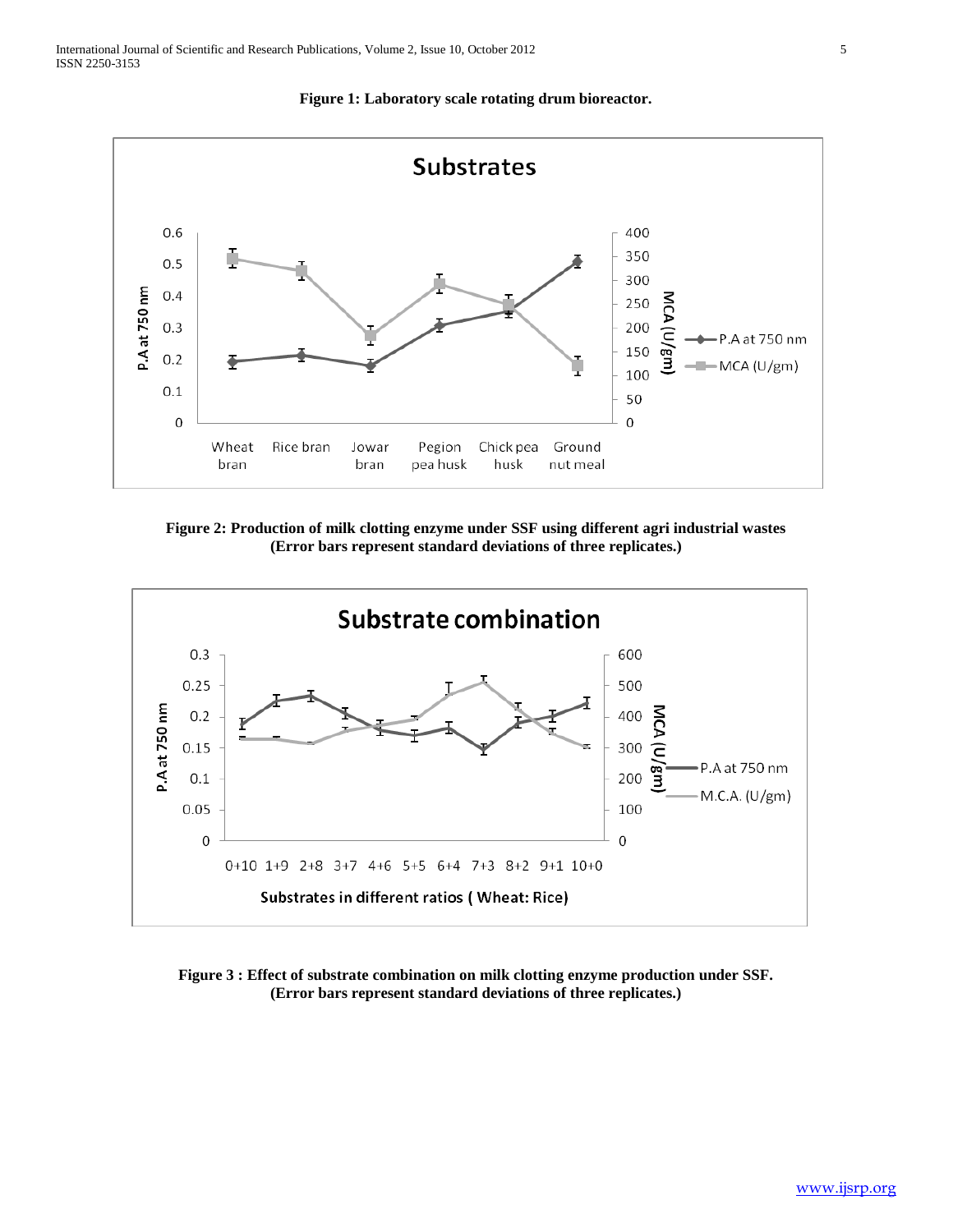

**Figure 4 : Production of milk clotting enzyme under SSF at different intervals of time. (Error bars represent standard deviations of three replicates.)**



**Figure 5: Effect of temperature on milk clotting enzyme production under SSF. (Error bars represent standard deviations of three replicates.)**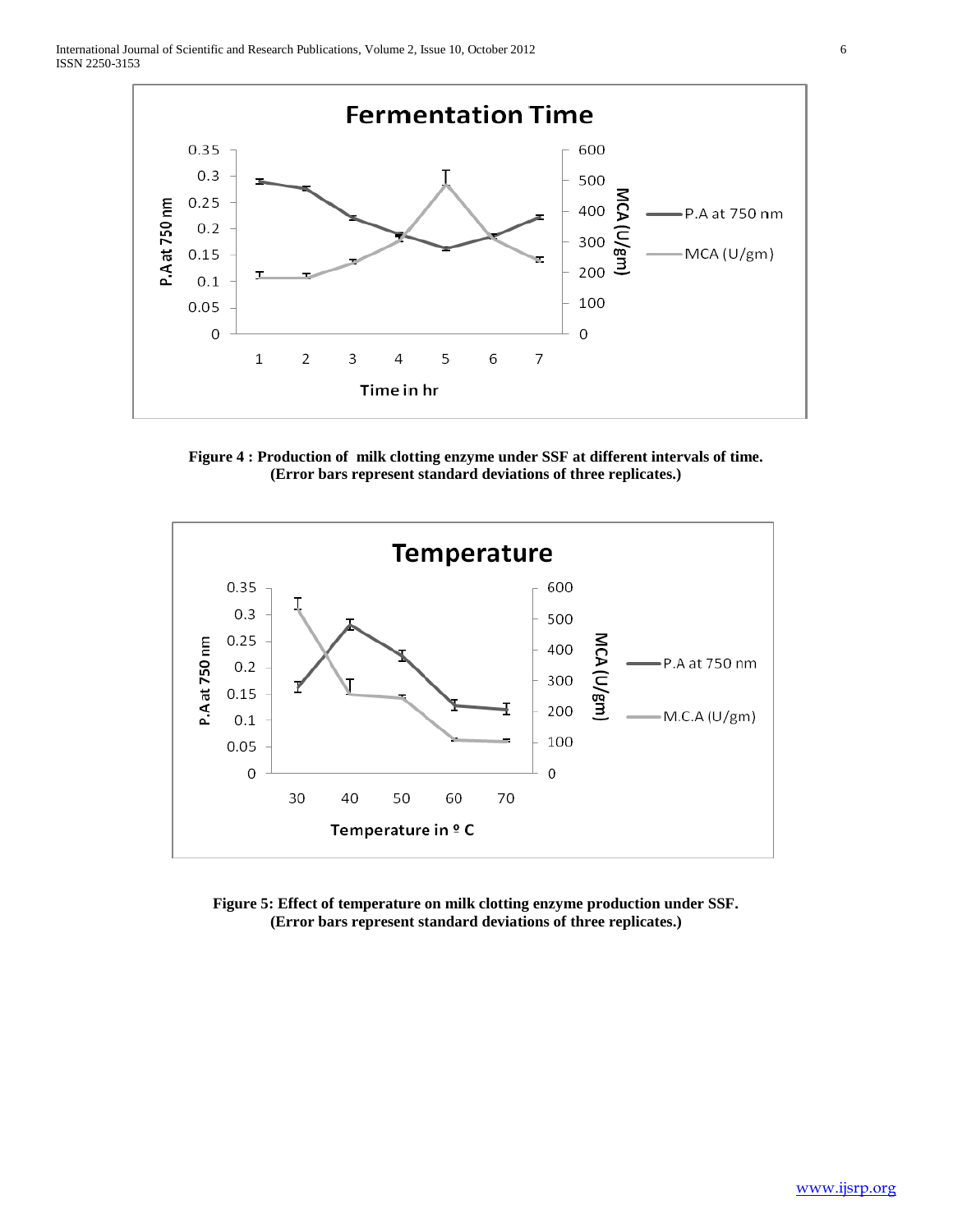

**Figure 6: Effect of pH on milk clotting enzyme production under SSF (Error bars represent standard deviations of three replicates.)**



**Figure 7: Effect of initial moisture content on milk clotting enzyme production under SSF. (Error bars represent standard deviations of three replicates.)**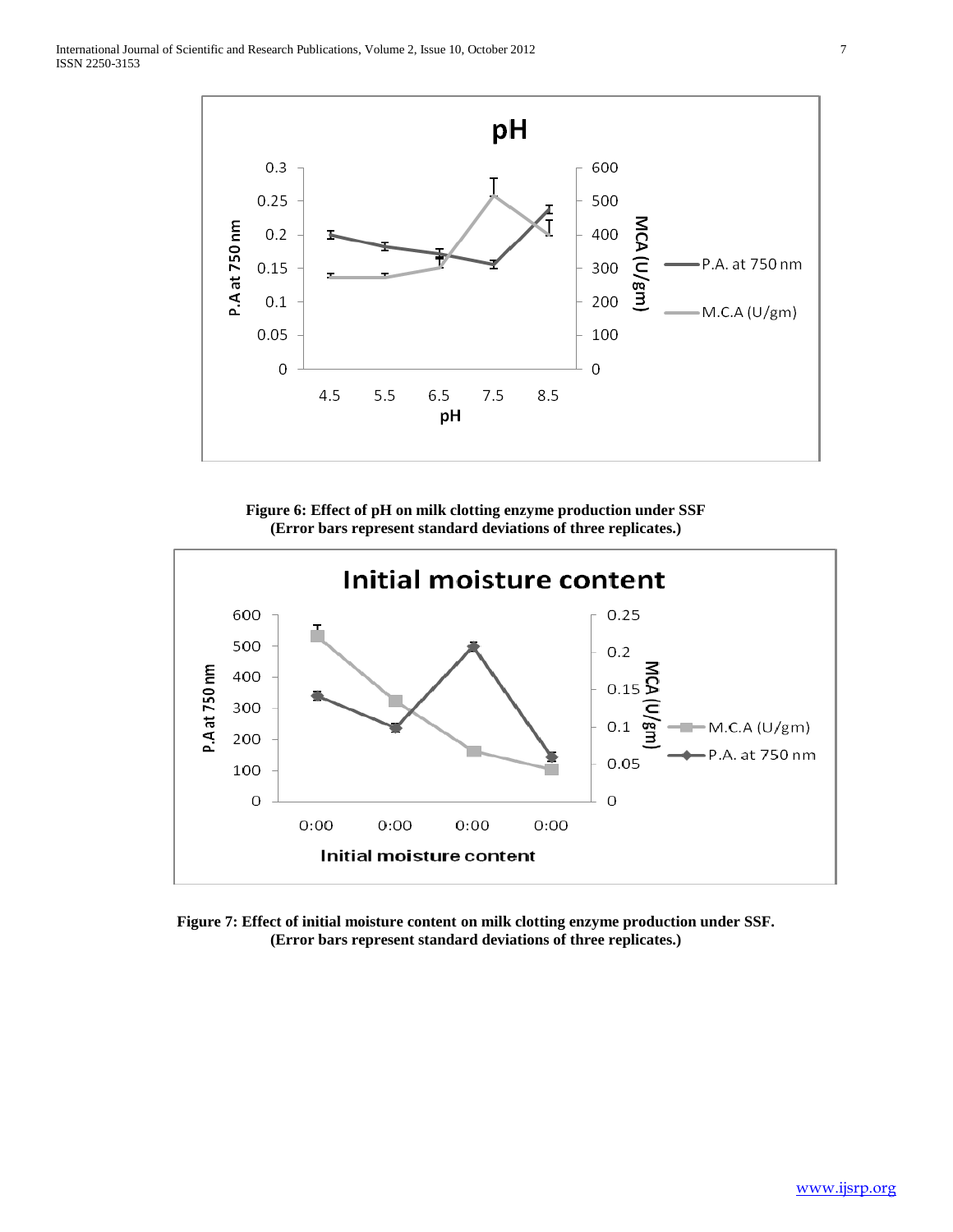

**Figure 8: Effect of external Carbon sources on the production of milk clotting enzyme under SSF (Error bars represent standard deviations of three replicates.)**



**Figure 9: Effect of external Nitrogen sources on the production of milk clotting enzyme under SSF (Error bars represent standard deviations of three replicates.)**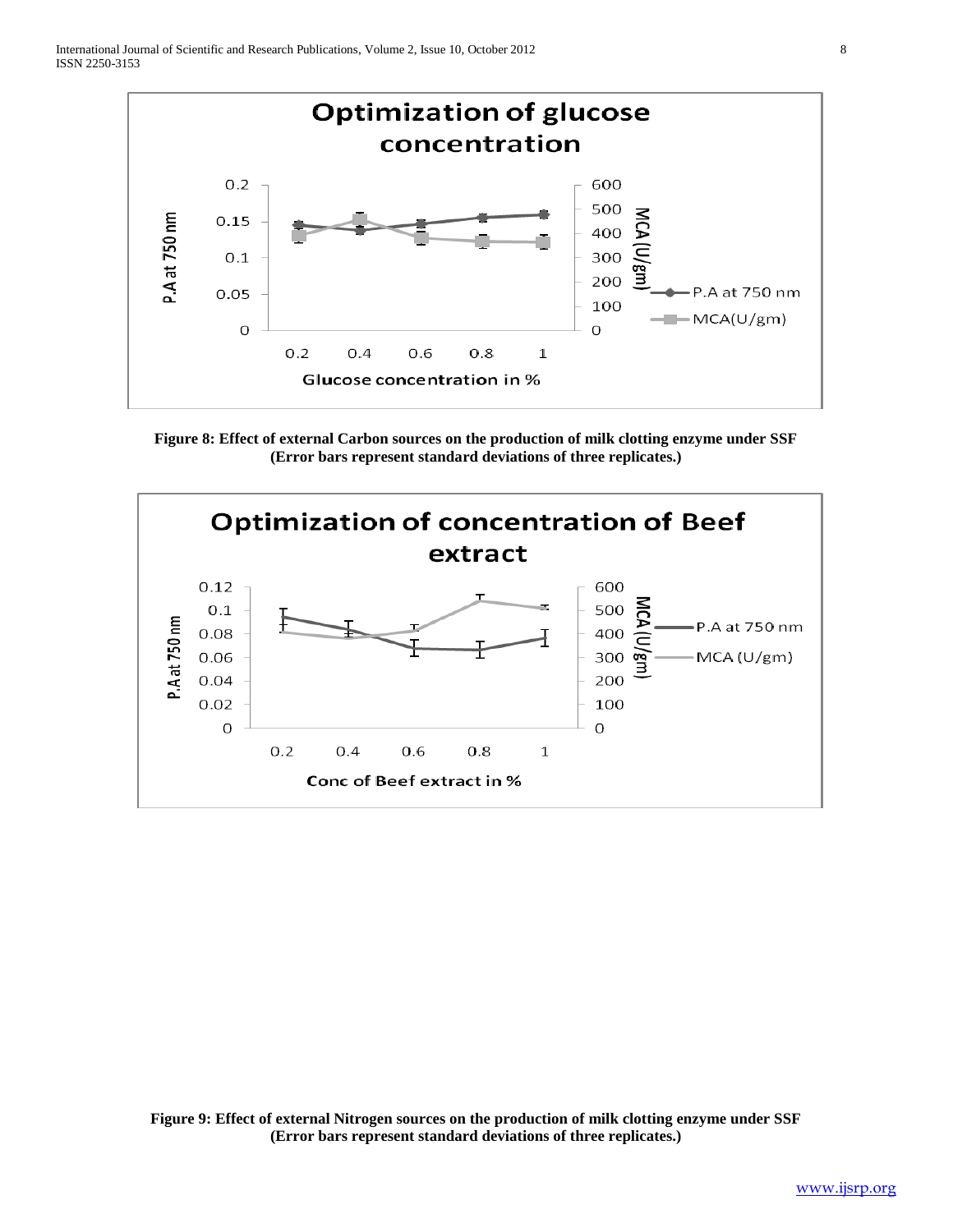

**Figure 10: Effect of different organic solvents extraction of milk clotting enzyme under SSF (Error bars represent standard deviations of three replicates.)**



**Figure 11: Effect of agitation speed on production of milk clotting enzyme under SSF. (Error bars represent standard deviations of three replicates.)**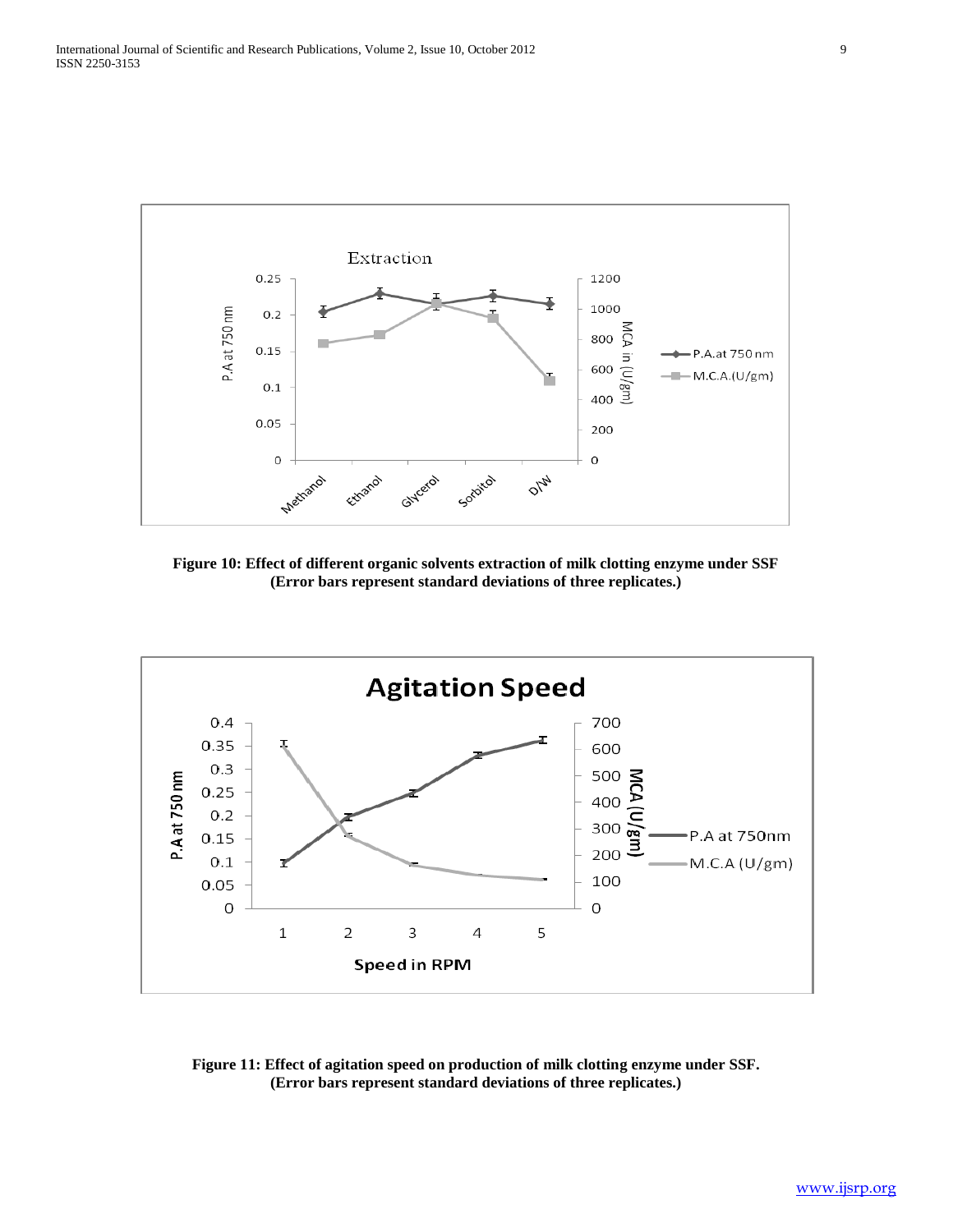

**Figure 12: Effect of agitation time on production of milk clotting enzyme under SSF. ( Error bars represent standard deviations of three replicates.)**

#### VII. TABLES

## **Table no 1: Effect of external Carbon sources on the production of milk clotting enzyme under SSF**

| C sources | P.A. at 750 nm | M.C.A (U/gm)      | Ratio |
|-----------|----------------|-------------------|-------|
| Maltose   | 0.147          | $394.8733 + 9$    | 2674  |
| Glucose   | 0.134          | $435.1567 \pm 16$ | 3247  |
| Sucrose   | 0.185          | $324.7633 + 14$   | 1755  |
| Dextrose  | 0.221          | $351.3533 + 16$   | 1585  |
| Starch    | 0.255          | $355.77 \pm 20$   | 1395  |

**Table no 2: Effect of external Nitrogen sources on the production of milk clotting enzyme under SSF**

| N Soures                | P.A at 750 nm | M.C.A. (U/gm)     | Ratio(MCA/PA) |
|-------------------------|---------------|-------------------|---------------|
| Beef extract            | 0.077         | $556.3933 \pm 26$ | 7163          |
| Pepton                  | 0.154         | $435.1567 \pm 16$ | 2831          |
| <b>Ammonium Nitrate</b> | 0.165         | $130.5333 \pm 5$  | 789           |
| Ammonium Sulphate       | 0.205         | $108.74 \pm 10$   | 531           |
| Potassium Nitrate       | 0.195         | $117.03 \pm 6$    | 600           |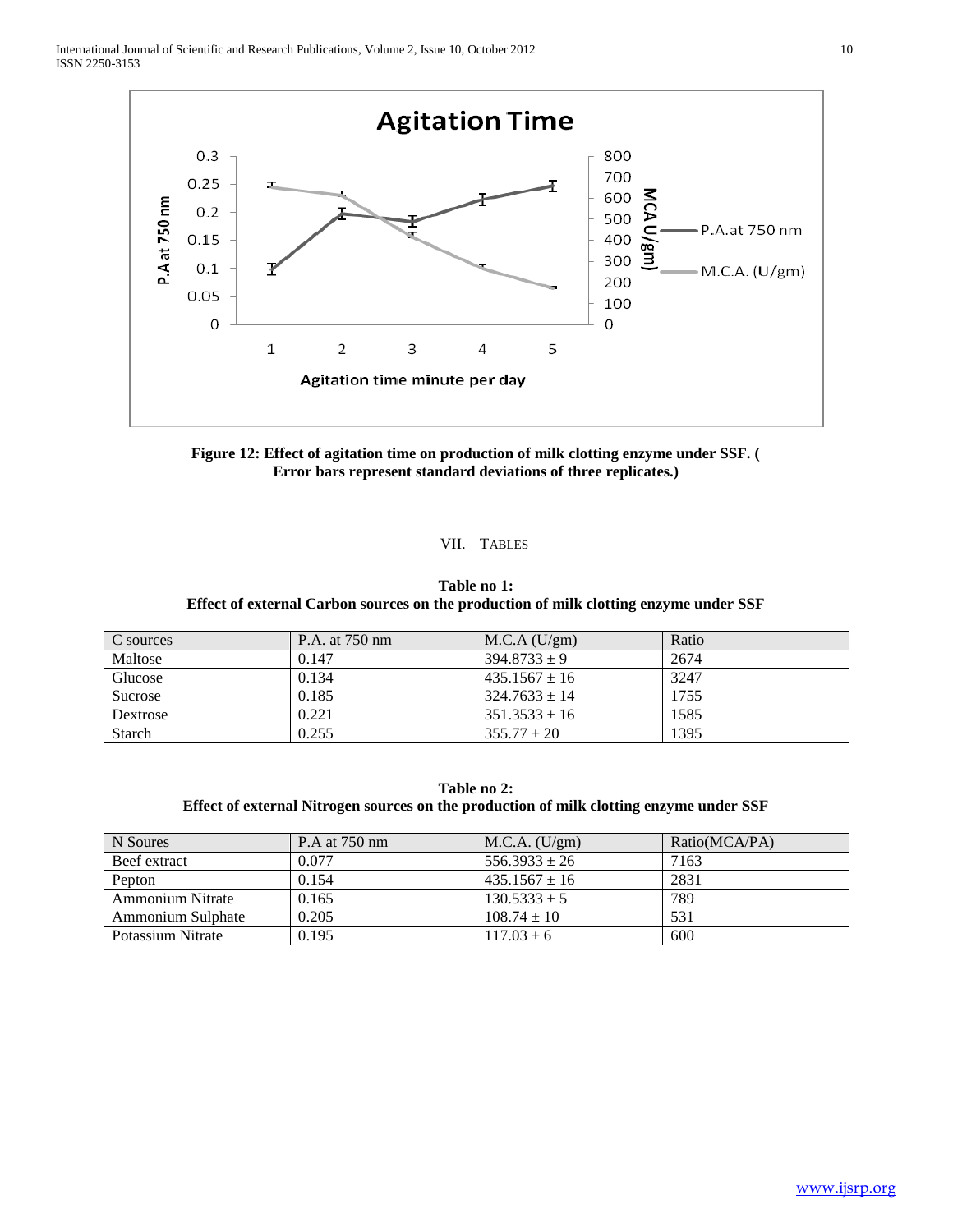#### **REFERENCES**

- [1] M. J. Sousa and F. X. Malcata. "Advances in the role of a plant coagulant (Cynara cardunculus) in vitro and during ripening of cheeses from several milk species". 2002, **82**, pp151-170.
- [2] R.Y. Yada & S. Nakai. "Use of principal component analysis to study the relationship between physical/chemical properties and the milk-clotting to proteolytic activity ratio of some aspartate proteinases. Journal of Agricultural". Food Chemistry, 1986, **34** , pp 675-679.
- [3] T. Tsugo , U. Yoshino , K.Taniguchi , A. Ozawa, Y. Miki, S. Iwasaki, and K. Arima. " Cheese-making by using the milk-clotting enzyme of Mucor pusillus. Lindt. 1. Rennet properties of the enzyme". Jap. J. Zootech. Sci., 1964, **35**, pp 221-228.
- [4] A. M. Hashem. " Purification and properties of a milk-clotting enzyme produced by Penicillium oxalicum". Bioresour Technol 2000, **75**, pp 219- 222.
- [5] M. T. H. Cavalcanti , M. F. S.Teixeira, J. L. Lima Filho and A. L. F. Porto " Partial purification of new milk-clotting enzyme produced by Nocardiopsis sp". Bioresour Technol 2004, **93** , pp 29-35.
- [6] Z. A. Tubesha and K.S. AlDelaimy . " Renin like milk coagulant enzyme produced by a local isolate of Mucor" . Int. J. Dairy Technol 2003, **56**, 237- 341.
- [7] A.M. Hashem. " Optimization of milk-clotting productivity by Penicillium oxalicum". Bioresource Technology 1999, **70**, pp 203–207.
- [8] S.R. Couto and M.A. MSanroman . "Application of solid-state fermentation to food industry" -a review. J. Food Eng. 2006, **76**, pp 291- 302.
- [9] U. Holker and J. Lenz . "Solid-state fermentation are there any biotechnological advantages" . Cur. Opin. Microbiol 2005, **8**, pp 301-306.
- [10] C. Krishna. "Solid-state fermentation systems-an overview". Cri. Rev. Biotechnol 2005, **25**, pp 1-30.
- [11] K. M. Nagampoothiri and A. Pandey . " Solid state fermentation for Lglutamic acid production using Brevibacterium sp" . Biotechnol . 1996, **18**, pp 199-204.
- [12] T. Roukas. " Citric acid production from pod by solid-state fermentation". Enz. Microbiol. Biotechnol. 1999, **24** , pp 54-59.
- [13] L.P.S. Vanderberghe, C.R. Soccol, A. Pandey and J.M. Lebeault. "Citric acid production by Aspergillus niger in solid state fermentation". Bioresour Technol 2000, **74**, pp 175-178.
- [14] A. Pandey, P. Selvakumar, C.R. Soccol, and P. Nigam . "Solid state fermentation for the production of industrial enzymes". Cur. Sci. 1999 , **77**, pp 149-162.
- [15] P. Selvakumar and A. Pandey. "Solid state fermentation for the synthesis of inulinase from Staphylococcus sp. and Kluyveromyces marxianus". Process Biochem. 1999, **34**, pp 851-855.
- [16] K. Balakrishna. and A. Pandey. "Production of biologically active secondary metabolites in solid state fermentation". J. Sci. Ind. Res. 1996, **55**, pp 365-372.
- [17] A. Ohno , T. Ano , and M. Shoda . "Use of soybean curd residue, okara, for the solid state substrate in the production of lipopeptide antibiotic, iturin A by Bacillus subtilis NB 22". Process Biochem. 1996, **31**, pp 801-806.
- [18] C. Sekhar and K. Balaraman . "Optimization studies on the production of cyclosporin A by solid state fermentation". Bioprocess Eng. 1998, **18**, pp293-296.
- [19] M.V. Ramana Murthy, E.V.S. Mohan, and A.K. Sadhukhan. " Cyclosporin A production by Tolypocladium inflatum using solid state fermentation". Process Biochem. 1999, **34**, pp 269-280.
- [20] R. Tunga, R. Banarjee, and B.C. Bhattacharyya. "Optimizing some factors affecting protease production under solid state fermentation". Bioprocess Eng. 1998, 19, pp187- 190.
- [21] U. Holker, M. Hofer, J. Lenz. "Biotechnological advantages of laboratoryscale solid-state fermentation with fungi". Applied Microbiology and Biotechnology, 2004, **64**, pp 175–186.
- [22] S. Bhargav, B. Panda, M. Ali. "Solid-state Fermentation: An Overview". Chemical and Biochemical Engineering, 2008, **22**, pp 49–70.
- [23] D. Mitchell , O. VonMeien, " Mathematical Modeling as a Tool to Investigate the Designand Operation of the Zymotis Packed-Bed Bioreactor

for Solid-State Fermentation". Biotechnology and Bioengineering. 2000, **68**(2), pp 127-135.

- [24] X. Fujian, C. Hongzhang, L. Zuohu. " Effect of periodically dynamic changes of air on cellulase production in solid-state fermentation". Enzyme and Microbial Technology. 2002, **30**(1), pp 45-48.
- [25] K. Arima, J. Yu, & S. Iwasaki. Milk-clotting enzyme from Mucor pusillus var. Lindt. Methods in Enzymology. 1970, **19**, 446-460.
- [26] H. M. A. Shata . "Extraction of milk-clotting enzyme produced by solid state fermentation of Aspergillus oryzae". Polish Journal of Microbiology, 2005, **54**, pp 241–247.
- [27] M. Kunitz, J. Gen. "Crystalline soyabean inhibitor". Physiol. 1947, **30**, pp 291.
- [28] E. Layne, S. P. Colowick and N. 0. Kaplan [ed.]. "Spectrophotometric and turbidimetric methods for measuring proteins, Protein estimation with Folin- Ciocalteau reagents", In Methods in enzymology , vol. 3 , Academic Press, Inc., New York, 1957,pp 448-450.
- [29] A. Pandey , C. R. Soccol, P. Nigam, D. Brand, R. Mohan, and S. Roussos. "Biotechnological potential of coffee pulp and coffee husk for bioprocesses". Biochem Eng. J. 2000, **6**, pp 153-162.
- [30] S. Preetha and R. Boopathy. "Influence of culture conditions on the production of milk clotting enzyme from Rhizomucor". W. J. Microbiol. Biotech. 1994, **10** , pp 527-530.
- [31] S. S. Sannabhadti and R. A. Srinivasan. "Milk clotting enzymes from Abisidia ramosa. Part 1. Factors influencing production". Ind. J. Dairy Sci. 1977, **30**, pp 331-335.
- [32] M. S. Thakur, N. G. Karanth, and N. Krishna. "Production of fungal rennet by Mucor meiehei using solid state fermentation". Appl. Microbiol. Biotechnol. 1990, **32**, pp 409-413.
- [33] K. S. Nehra, S. Dhillon, K. Chaudhary, and S. Randir . "Production of alkaline protease by Aspergillus sp. under submerged and solid substrate fermentation". Ind. J. Microbiol. 2002, **42**, pp 43-47.
- [34] R. Sathya, B. V.Pradeep, J.Angayarkanni, and M.Palaniswamy "Production of Milk Clotting Protease by a Local Isolate of Mucor circinelloides under SSF using Agro-industrial Wastes." Biotechnology and Bioprocess Engineering, ,2009, **14**, pp 788-794
- [35] B. Kar, R. Banerjee, B.C.Bhattacharya "Microbial production of gallic acid by modified solid-state fermentation". J. Ind. Microbiol. Biotechnol. 1999 ,**23**, pp 173–177.
- [36] N.K. Rana, T.K. Bhat "Effect of fermentation system on the production and properties of Aspergillus niger van Tieghem MTC 2425". J. Gen. Appl. Microbiol. 2005, **51(4)**, pp 203–212.
- [37] I. M. Chu, C.Lee, and T. S. Li " Production and degradation of alkaline protease in batch cultures of Bacillus subtilis ATCC 14416". Enz. Microbiol. Technol. 1992, **14**, pp 755-761.
- [38] R. Gupta , Q. K. Beg, S.Khan, and B.Chauhan "An overview on fermentation, downstream processing and properties of microbial proteases". Appl. Microbiol. Biotechnol. 2002 ,**60**, pp 381-395.
- [39] S. H. Moon and S. J.Parulekar "A parametric study of protease production in batch and fed batch cultures of Bacillus firmus". Biotechnol. Bioeng. 1991, **37**, pp 467-483.
- [40] P. J. Yu and C. C.Chou "Factors affecting the growth and production of milk clotting enzyme by Amylomyces rouxii in rice liquid medium". Food Technol. Biotechnol. 2005, **43**, pp 283-288.
- [41] T. M. D'Souza and L.Pereira "Production and immobilization of a bacterial milk clotting enzyme". J.Dairy Sci. 1982, **65**, pp 2074-2081.
- [42] F. Zandrazil and H. Brunert "Investigation of physical parameters important for solid-state fermentation of straw by white rot fungi". Eur. J. Appl. Microbiol. Biotechnol. 1981, **11**, pp 183-188
- [43] P. K. Lekha and B. K. Lonsane "Comparative titres, location, and properties of tannin acyl hydrolase produced by Aspergillus niger PKL104 in solid state, liquid surface, and submerged fermentation". Process Biochem. 1994, **29**, pp 497-503.
- [44] A. F. Abdel-Fattah and S. A. Saleh "Production and isolation of milk clotting enzyme from Aspergillus versicolor". Zbl. Bakt. II Abt. 1979, **134**, pp 547-550.
- [45] F. Nagel, J. Tramper, M. Bakker and A.Rinzema "Temperature control in a continuously mixed bioreactor for solid-state fermentation". Biotechnology Bioengineering. 2000, **72**, pp 219-230.